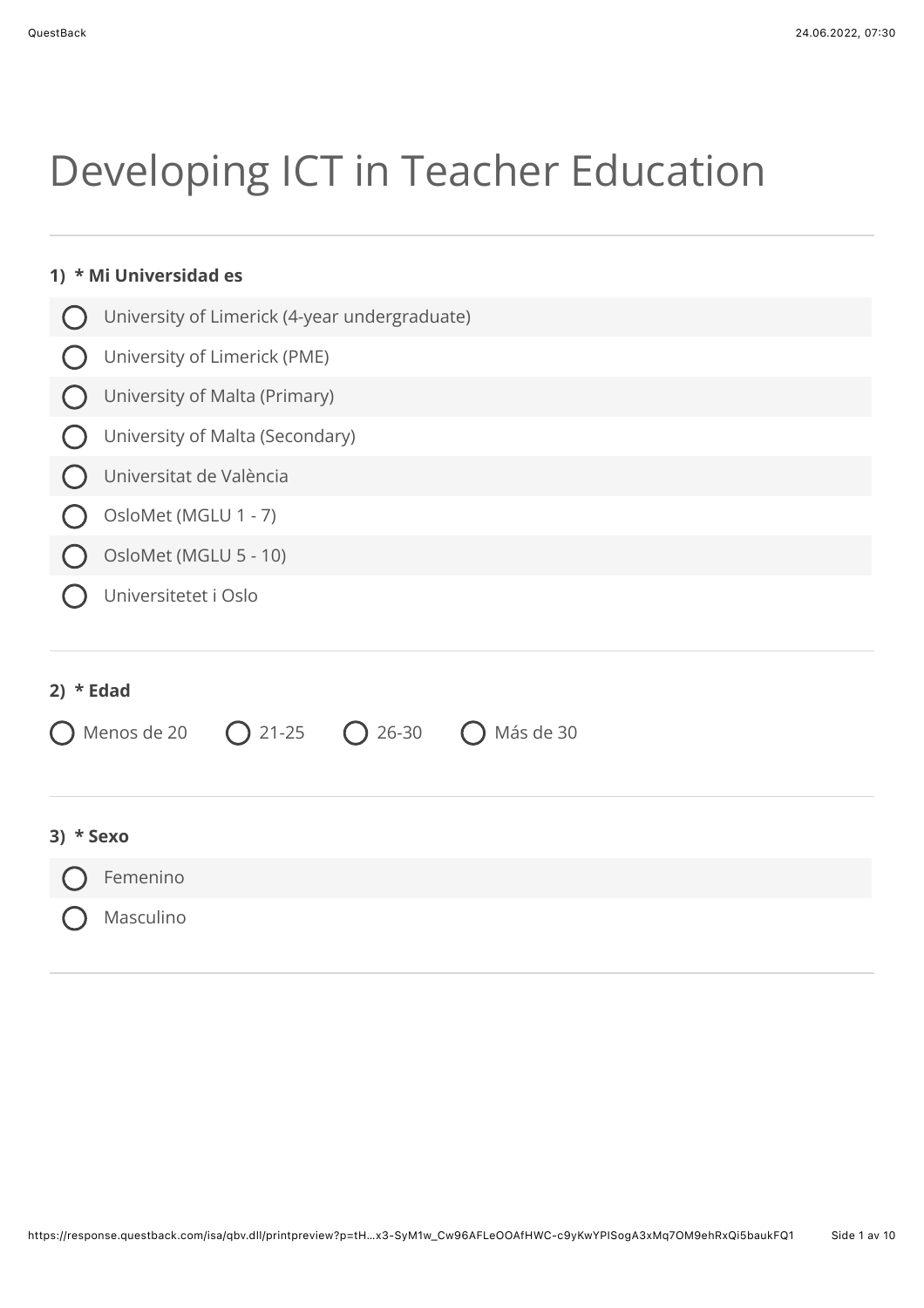## 4) Completa la oración: "Como docente debería ser digitalmente competente porque..."

 $0/4000$ 

## 5) Califica tu competencia a la hora de utilizar:

|                                                                                     | Muy | buena Buena Regular Mala mala                                          | Muy |
|-------------------------------------------------------------------------------------|-----|------------------------------------------------------------------------|-----|
| Procesador de textos (Word, Pages, Google Docs)                                     |     | $O$ $O$ $O$ $O$                                                        |     |
| Hojas de cálculo (Excel, Numbers, Hoja de cálculo de Google)                        |     | $\begin{array}{ccc} \circ & \circ & \circ & \circ \circ \end{array}$   |     |
| Herramientas para presentaciones (PowerPoint, Keynote,<br>Presentaciones de Google) |     | $\begin{array}{ccc} & O & O & O & O \end{array}$                       |     |
| Programas de tratamiento de imágenes                                                |     | $\begin{array}{ccc} \circ & \circ & \circ & \circ & \circ \end{array}$ |     |
| Editores de video                                                                   |     | $()$ $()$                                                              |     |

### 6) Califica tu competencia a la hora de utilizar:

|                                        | Muy | buena Buena Regular Mala mala                                          | Muy |
|----------------------------------------|-----|------------------------------------------------------------------------|-----|
| Herramientas de escritura colaborativa |     | $\begin{array}{ccc} \circ & \circ & \circ & \circ & \circ \end{array}$ |     |
| Sistemas de almacenamiento en la nube  |     | $\begin{matrix} 0 & 0 & 0 & 0 & 0 \end{matrix}$                        |     |
| Redes sociales                         |     | $O$ $O$ $O$ $O$ $O$                                                    |     |
| Correo electrónico                     |     | $\begin{matrix} 0 & 0 & 0 & 0 & 0 \end{matrix}$                        |     |
| Grupos de discusión en red             |     | $O$ $O$ $O$ $O$                                                        |     |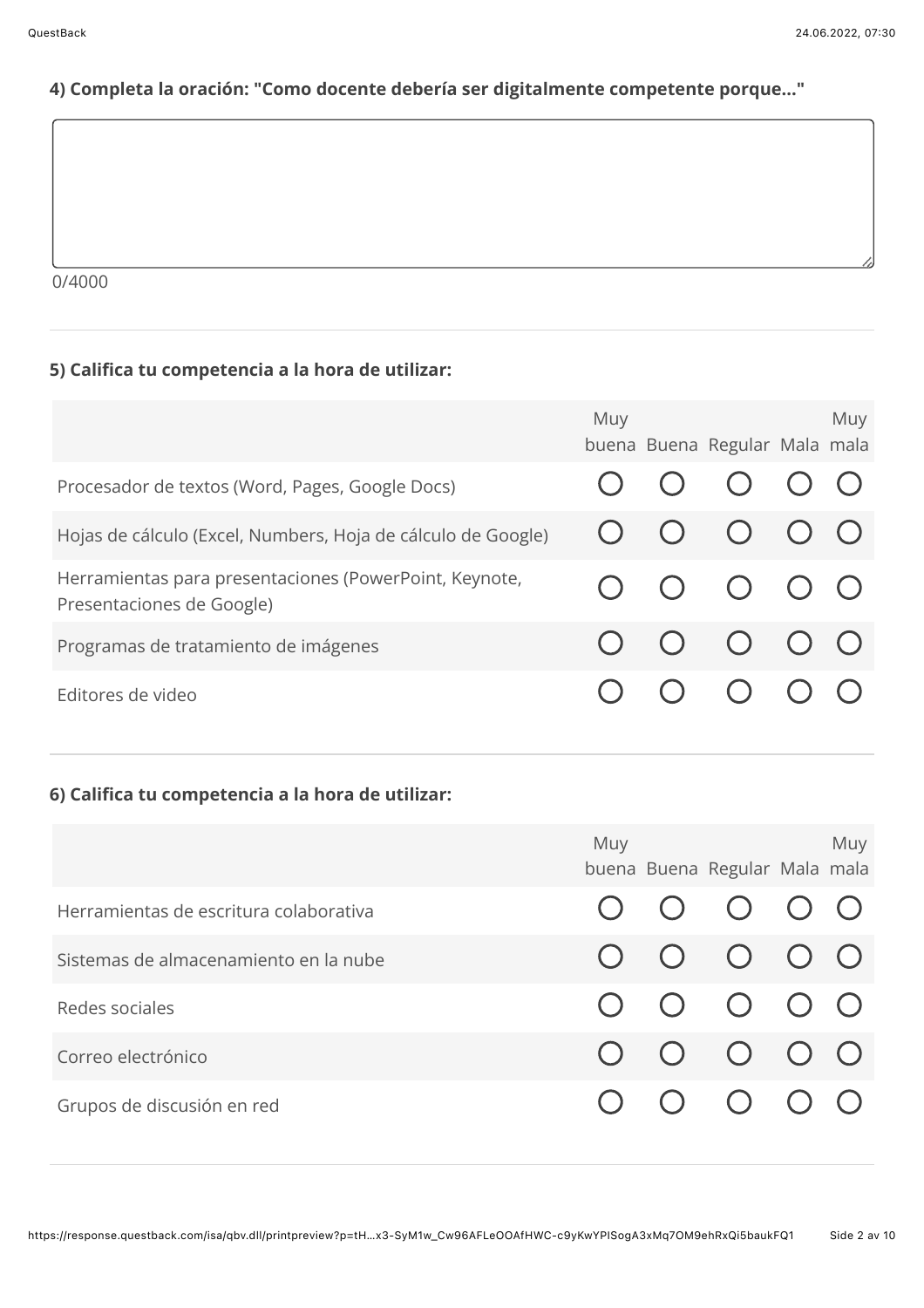#### 7) Califica tu competencia a la hora de utilizar:

|                                                                        | Muy | buena Buena Regular Mala mala                    | Muy |
|------------------------------------------------------------------------|-----|--------------------------------------------------|-----|
| Sistemas de gestión del aprendizaje (Canvas, It's Learning,<br>Moodle) |     | $O$ $O$ $O$ $O$                                  |     |
| Herramientas de creación de contenidos digitales                       |     | $\begin{array}{ccc} & O & O & O & O \end{array}$ |     |
| Software de Pizarras Digitales (SmartBoard, Promethean)                |     | $O$ $O$ $O$ $O$                                  |     |
| Herramientas para crear presentaciones gráficas                        |     | $O$ $O$ $O$ $O$                                  |     |
| Juegos educativos online                                               |     | $O$ $O$ $O$ $O$                                  |     |
| Sistemas de respuesta interactiva (Kahoot, Socrative)                  |     | $\bigcirc$                                       |     |

Por favor, selecciona la respuesta correcta

## 8) \* Un alumno ha elaborado un trabajo con imágenes de Wikipedia. ¿Puede ese alumno publicar el resultado en Internet (en Facebook, en un blog propio,...)?

- No, el alumno tiene que tener el consentimiento del propietario del copyright
- Sí, todas las imágenes de Internet se pueden reutilizar
- Sí, las imágenes de Wikipedia se publican con licencia libre
- No, no es legal utilizar imágenes de Wikipedia
- No lo sé

Por favor, selecciona la respuesta correcta

#### 9) \* ¿Qué significa "este correo electrónico está encriptado"?

- Que el correo electrónico está infectado por un virus
- Que la información del correo electrónico está protegida
- Que no es posible saber quién ha enviado el correo electrónico
- Que el correo electrónico se envía a través de un servidor oculto
- No lo sé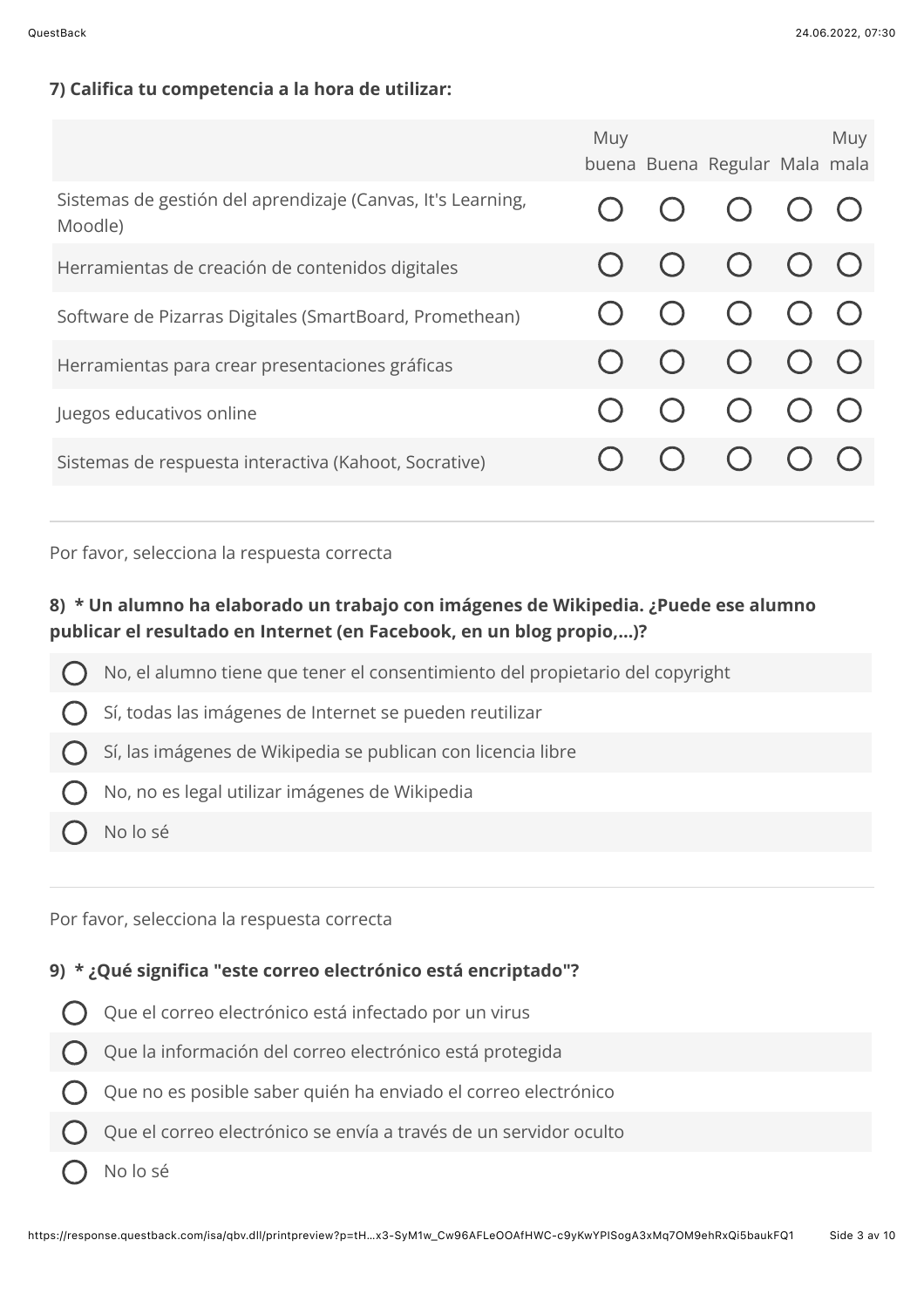Por favor, selecciona la respuesta correcta

#### 10) \* ¿A quién pertenece el copyright de un trabajo elaborado por un alumno/a en la escuela?

Al profesor/a Al alumno/a Al padre o madre / tutor legal A la escuela / institución No lo sé

Por favor, selecciona la respuesta correcta

#### 11) \* Creative Commons es ...

- una organización sin ánimo de lucro que ofrece una alternativa al copyright
- no se usa habitualmente ya que los contenidos online son siempre propiedad del que los crea
- un sistema para permitir que la gente venda contenidos en red
- contenido online protegido por copyright y que no puede ser utilizado en la escuela/universidad
- No lo sé

Por favor, selecciona la respuesta correcta

## 12) \* ¿Puede alguien rastrear qué sitios web has visitado?

- Sí, es posible, pero solo si lo permito
- Solo es posible si alguien accede a mi ordenador
- Hay compañías y organizaciones que rastrean lo que hago en Internet
- Sí, pero solo cuando uso una red inalámbrica
- No lo sé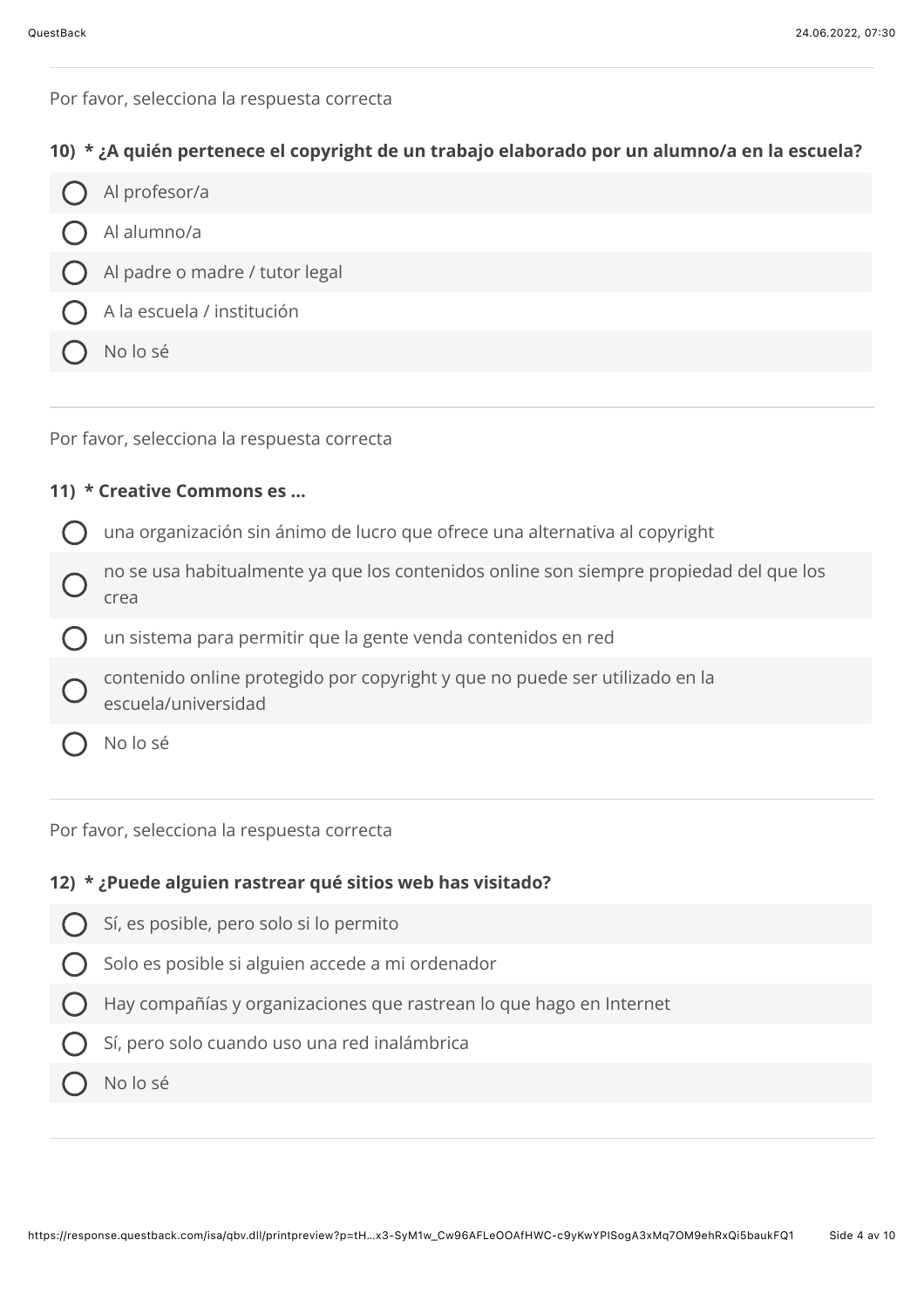## 13) \* ¿Se puede confiar en la información de las enciclopedias en red (Webster, Encyclopaedia **Rritannica?**

Sí, siempre se puede confiar en las enciclopedias online Sí, puedo confiar en artículos de enciclopedias online conocidas que tienen muchos likes Sí, pero siempre hay que ser crítico con la información, sin importar las enciclopedias que se usen Sí, se puede confiar en artículos de enciclopedias online con muchas citas No lo sé

Por favor, selecciona la respuesta correcta

#### 14) \* ¿Puedes eliminar una imagen que has publicado en Internet?

- Sí, siempre es posible eliminar una imagen que he publicado en Internet
- Sí, es posible si es mi propia imagen
- Sí, puedo pedir al administrador de la página web que elimine la imagen
- Sí, pero puede ser difícil porque otros pueden haber reenviado una copia
- No lo sé

#### 15) \* ¿Quién es el propietario de las imágenes que alguien publica en su perfil de Facebook?

- Facebook es el dueño de esas imágenes
- El usuario es el propietario de las imágenes, pero Facebook tiene pleno derecho a usarlas
- Nadie es propietario de las imágenes que se publican en un perfil de Facebook
- Cualquiera en Facebook puede usar esas imágenes
- No lo sé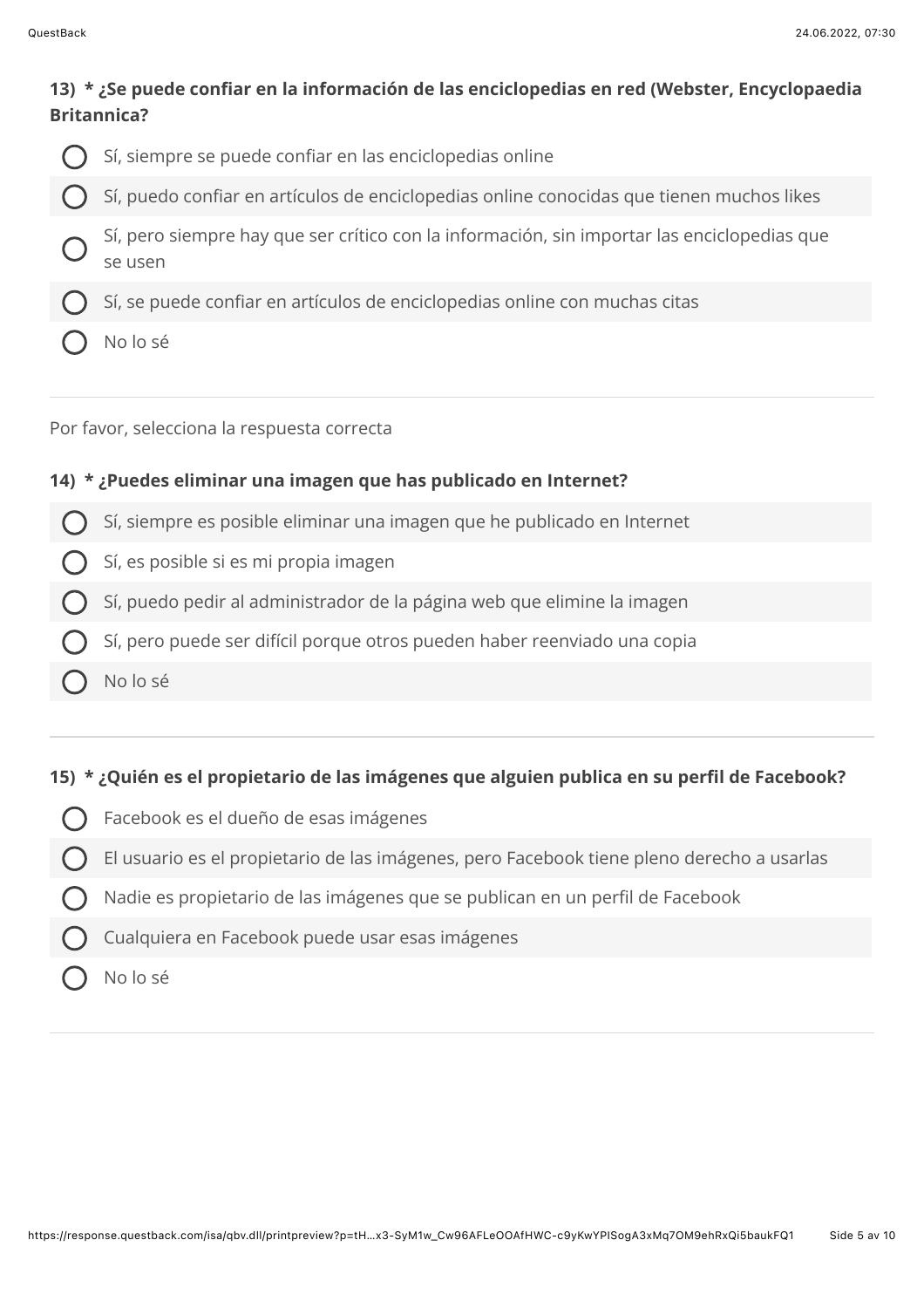| 16) * ¿Puede alguien borrar su perfil de Facebook y todas las imágenes que ha publicado? |
|------------------------------------------------------------------------------------------|
| $\bigcap$ Sí, pero cuesta dinero                                                         |
| $\bigcap$ Sí, cualquiera puede borrar su propio perfil, pero no todas sus imágenes       |

- Sí, pero se necesita el permiso de los amigos en Facebook para eliminar el perfil y las imágenes
- Sí, cualquiera puede borrar todas sus imágenes, pero no su propio perfil
- No lo sé

# 17) \* ¿Se puede volver a publicar una imagen descargada de una plataforma de imágenes compartidas en Internet (Instagram, Pinterest)

No, las imágenes de estas plataformas no pueden volver a publicarse en Internet

Sí, las imágenes de estas plataformas pueden volver a publicarse en Internet

Sí, pero sólo si la imagen tiene licencia de uso libre

- Sí, una imagen descargada de Internet puede volver a publicarse si se desconoce quién es el propietario
- No lo sé

## 18) \* Califica tu competencia a la hora de:

|                                                                             | Muy | buena Buena Regular Mala mala                                          | Muy |
|-----------------------------------------------------------------------------|-----|------------------------------------------------------------------------|-----|
| Aplicar normas de copyright en Internet                                     |     | $\begin{array}{ccc} \circ & \circ & \circ & \circ \end{array}$         |     |
| Aplicar pautas de privacidad en Internet                                    |     | $\begin{array}{ccc} & O & O & O & O \end{array}$                       |     |
| Detectar el ciberbullying                                                   |     | $\begin{array}{ccc} \circ & \circ & \circ & \circ & \circ \end{array}$ |     |
| Tomar medidas si alguien publica una imagen no deseada de<br>mí en Internet |     | $\begin{array}{ccc} & O & O & O & O \end{array}$                       |     |
| Evaluar la credibilidad de la información digital                           |     | $\begin{array}{ccc} \circ & \circ & \circ & \circ \end{array}$         |     |
|                                                                             |     |                                                                        |     |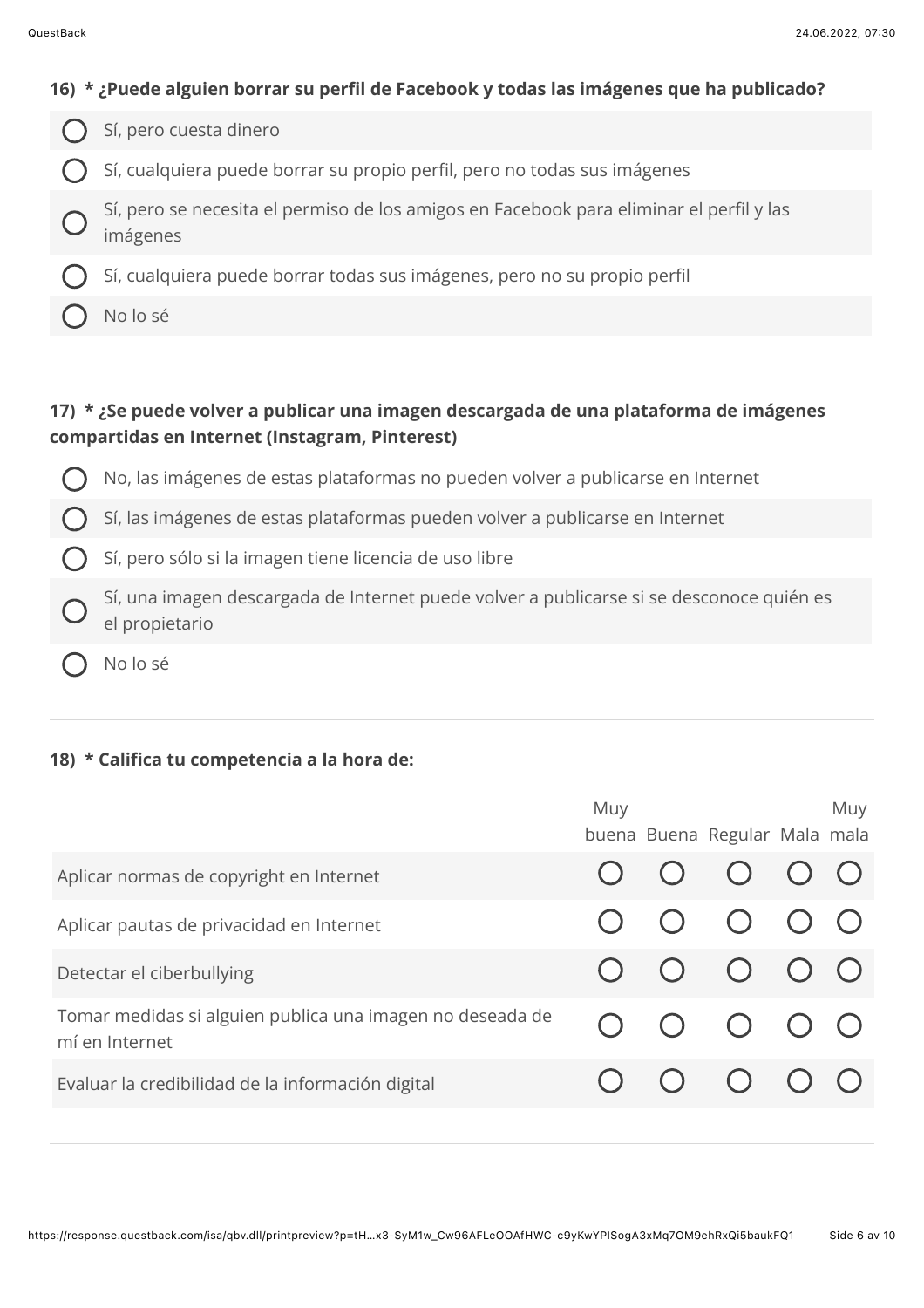# 19) Responde a las siguientes afirmaciones: "El uso de ordenadores, tabletas o dispositivos móviles cuando estudio..."

|                                                                | Totalmente                                    | De                                            |                                               | En                                          | Totalmente<br>en<br>de acuerdo acuerdo Indiferente desacuerdo desacuerdo |
|----------------------------------------------------------------|-----------------------------------------------|-----------------------------------------------|-----------------------------------------------|---------------------------------------------|--------------------------------------------------------------------------|
| Me ayuda a entender una materia                                | $\left(\begin{array}{c} \end{array}\right)$   | ( )                                           |                                               | $\left(\begin{array}{c} \end{array}\right)$ | $\left(\begin{array}{c} \end{array}\right)$                              |
| Me resulta útil a la hora de aprender<br>contenidos            |                                               | $(\ )$                                        | $\left( \begin{array}{c} \end{array} \right)$ |                                             |                                                                          |
| Me hace querer aprender                                        |                                               |                                               |                                               |                                             | $\left( \begin{array}{c} \end{array} \right)$                            |
| Me facilita el aprendizaje                                     | $\left( \begin{array}{c} \end{array} \right)$ | $\left( \begin{array}{c} \end{array} \right)$ |                                               |                                             |                                                                          |
| Me quita un tiempo que podría usar<br>para entender la materia | $\begin{pmatrix} 1 \\ 1 \end{pmatrix}$        | $\left( \begin{array}{c} \end{array} \right)$ | $\left( \quad \right)$                        | $\left( \quad \right)$                      |                                                                          |
| Me molesta cuando aprendo<br>contenidos                        |                                               | $(\ )$                                        | $(\ )$                                        |                                             |                                                                          |
| Me hace más largo el trabajo escolar                           | $( \ )$                                       |                                               |                                               |                                             | $(\ )$                                                                   |
| Me aleja de las actividades de estudio                         | ( )                                           | $(\ )$                                        | $($ )                                         |                                             | $\Box$                                                                   |
| Me provoca cansancio visual                                    |                                               |                                               |                                               |                                             | $\Box$                                                                   |
| Me produce dolor de cabeza                                     |                                               | $\left( \begin{array}{c} \end{array} \right)$ |                                               |                                             |                                                                          |
| Me provoca dolor en los brazos y los<br>hombros                |                                               |                                               |                                               |                                             |                                                                          |
|                                                                |                                               |                                               |                                               |                                             |                                                                          |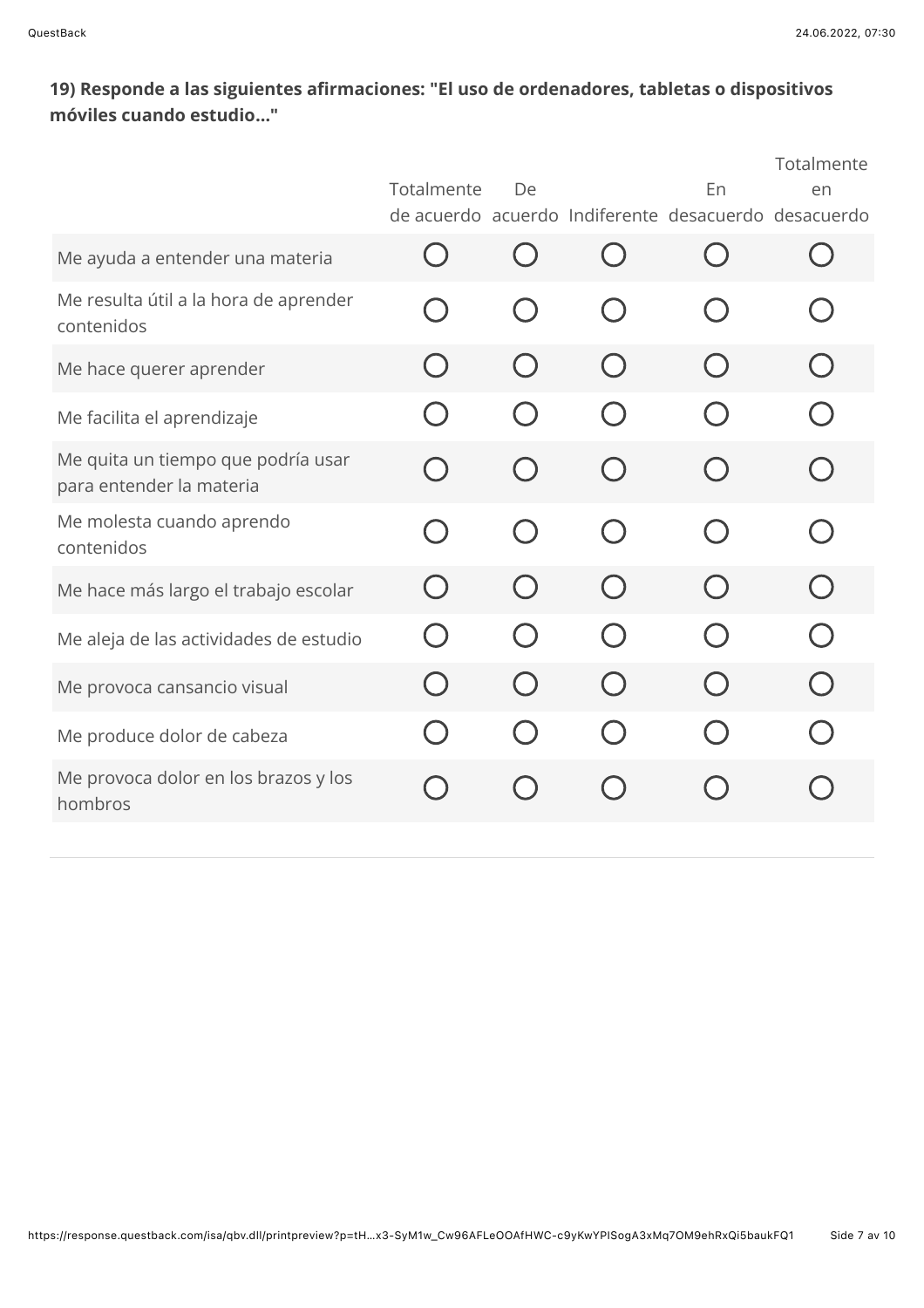# 20) Responde a las siguientes afirmaciones: "Cuando se trata de información en Internet..."

|                                                             |            |    |    | Totalmente                                           |
|-------------------------------------------------------------|------------|----|----|------------------------------------------------------|
|                                                             | Totalmente | De | En | en                                                   |
|                                                             |            |    |    | de acuerdo acuerdo Indiferente desacuerdo desacuerdo |
| Juzgo si la información es relevante<br>para mi propósito   |            |    |    |                                                      |
| Compruebo si el editor de la<br>información es de confianza |            |    |    |                                                      |
| Valoro la credibilidad del autor(es)                        |            |    |    |                                                      |
| Estoy decidido a encontrar información<br>objetiva          |            |    |    |                                                      |

## 21) Comenta la siguiente afirmación: "Las TIC mejoran y/o perjudican el aprendizaje de los estudiantes"

 $0/4000$ 

## 22) \* Responde a las siguientes afirmaciones:

|                                                                                                                       | Siempre veces cuando nunca Nunca | De yez<br>A en                              | Casi |  |
|-----------------------------------------------------------------------------------------------------------------------|----------------------------------|---------------------------------------------|------|--|
| Cuando comparto imágenes de amigos en redes sociales<br>les pido su consentimiento                                    |                                  | $O$ $O$ $O$ $O$                             |      |  |
| Antes de publicar imágenes en redes sociales, me planteo si<br>esto podría tener un impacto en mi futuro como docente |                                  | $\begin{matrix} 0 & 0 & 0 & 0 \end{matrix}$ |      |  |
| Cuando comparto videos con amigos en redes sociales<br>siempre pido su consentimiento                                 |                                  | $\begin{matrix} 0 & 0 & 0 & 0 \end{matrix}$ |      |  |
| Antes de publicar vídeos en redes sociales, me planteo si<br>esto podría tener un impacto en mi carrera docente       |                                  |                                             |      |  |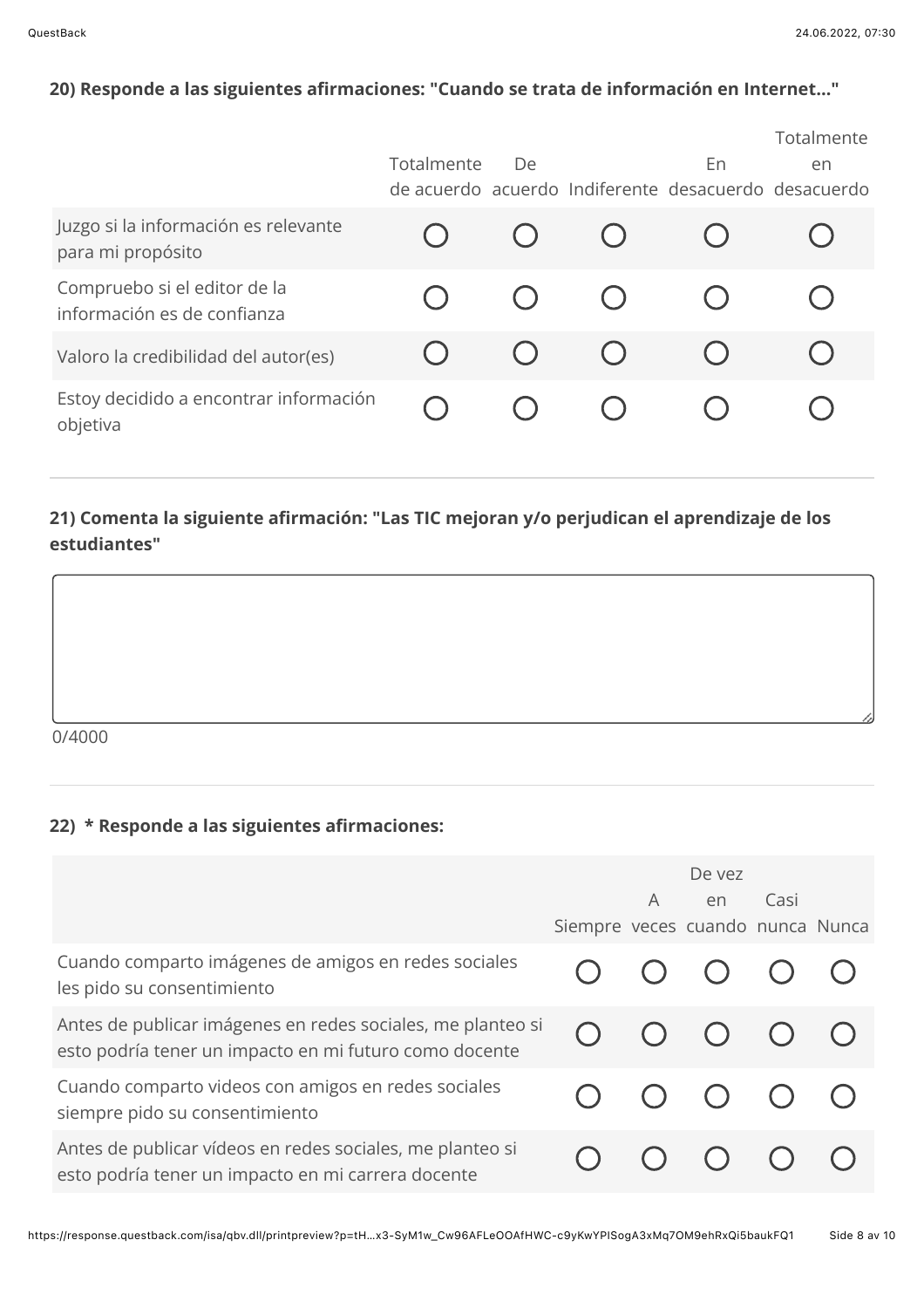# 23) \* ¿Estás de acuerdo con las siguientes afirmaciones sobre el uso de las TIC en educación?

|                                                                             | Totalmente                       | De                                            |                        | En | Totalmente<br>en<br>de acuerdo acuerdo Indiferente desacuerdo desacuerdo |
|-----------------------------------------------------------------------------|----------------------------------|-----------------------------------------------|------------------------|----|--------------------------------------------------------------------------|
| Las TIC reducen la atención en las<br>tareas escolares                      |                                  |                                               |                        |    |                                                                          |
| Las TIC ayudan a los alumnos a<br>encontrar información de manera<br>eficaz | $\Box$                           | $(\quad)$                                     | $(\quad)$              |    |                                                                          |
| Las TIC fomentan la colaboración entre<br>alumnos                           | $\Box$                           | ( )                                           | $\left( \quad \right)$ |    |                                                                          |
| Las TIC fomentan la copia de<br>contenidos de Internet                      |                                  |                                               |                        |    |                                                                          |
| Las TIC contribuyen a la motivación en<br>el aprendizaje de los alumnos     | $\bigcap$                        | ( )                                           | (                      |    |                                                                          |
| Las TIC mejoran el rendimiento<br>académico de los alumnos                  | $\Box$                           |                                               |                        |    |                                                                          |
| Las TIC apoyan el aprendizaje<br>individual                                 | $\begin{array}{ccc} \end{array}$ | $\left( \begin{array}{c} \end{array} \right)$ |                        |    |                                                                          |
| Las TIC cambian las dinámicas en el<br>aula                                 |                                  |                                               |                        |    |                                                                          |
| Las TIC alteran la cohesión en el aula                                      |                                  |                                               |                        |    |                                                                          |
|                                                                             |                                  |                                               |                        |    |                                                                          |

# 24) \* ¿Estás de acuerdo con las siguientes afirmaciones?

|                                                                                       |            |    |                                                      | Totalmente |
|---------------------------------------------------------------------------------------|------------|----|------------------------------------------------------|------------|
|                                                                                       | Totalmente | De | En                                                   | en         |
|                                                                                       |            |    | de acuerdo acuerdo Indiferente desacuerdo desacuerdo |            |
| Un profesor/a debe tener una actitud<br>positiva hacia las TIC                        |            |    |                                                      |            |
| Un profesor/a debería utilizar las TIC en<br>su práctica docente                      |            |    |                                                      |            |
| Un profesor/a debería utilizar las TIC<br>para diversificar su metodología<br>docente |            |    |                                                      |            |